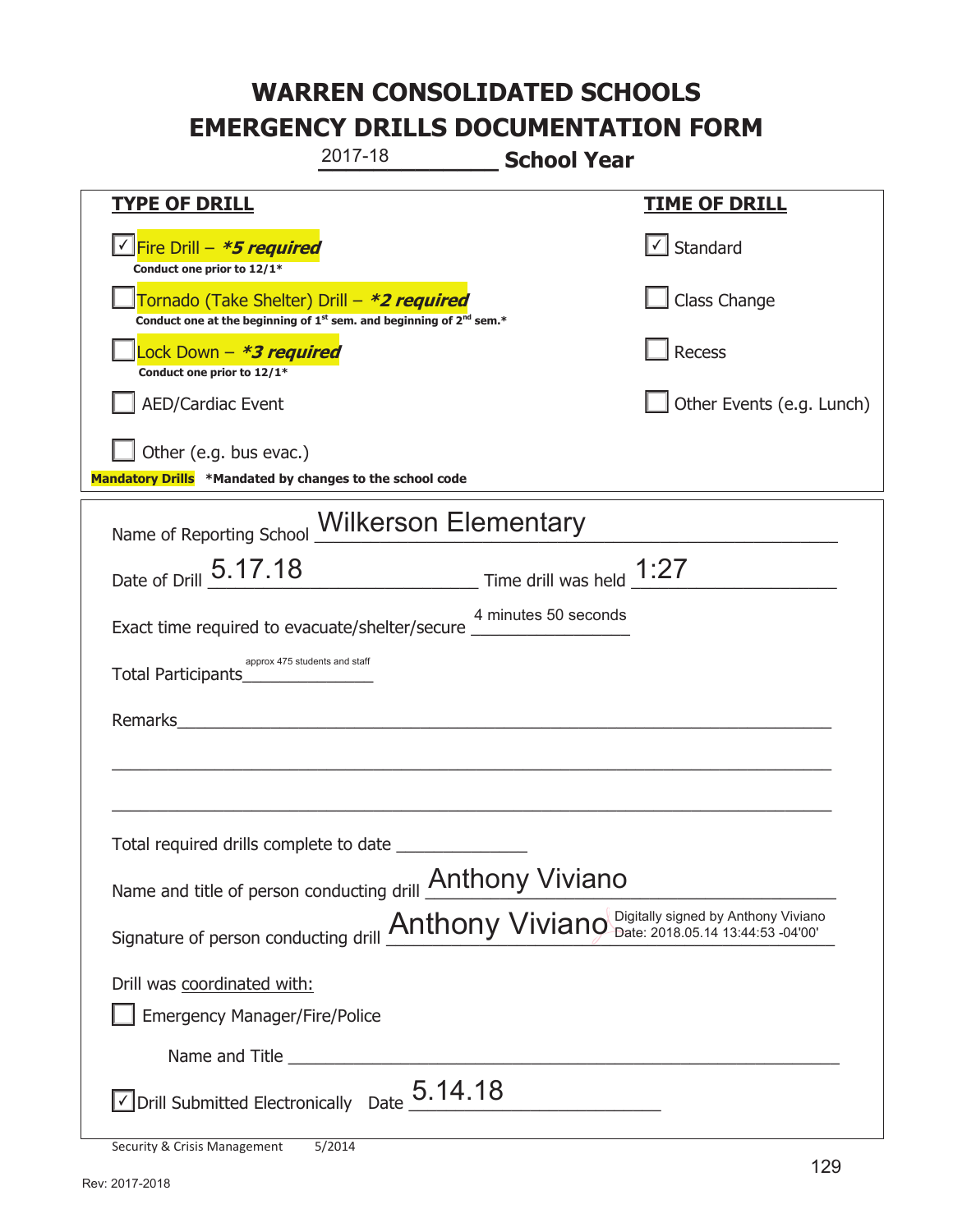|                                                                                                 | 2017-18                                                                                     | <b>School Year</b> |                           |
|-------------------------------------------------------------------------------------------------|---------------------------------------------------------------------------------------------|--------------------|---------------------------|
| <b>TYPE OF DRILL</b>                                                                            |                                                                                             |                    | <u>TIME OF DRILL</u>      |
| Fire Drill - *5 required<br>Conduct one prior to 12/1*                                          |                                                                                             |                    | Standard                  |
| Tornado (Take Shelter) Drill – *2 required                                                      | Conduct one at the beginning of 1 <sup>st</sup> sem. and beginning of 2 <sup>nd</sup> sem.* |                    | Class Change              |
| √  <mark>Lock Down – <i>*<b>3 required</b></i></mark><br>Conduct one prior to 12/1*             |                                                                                             |                    | Recess                    |
| <b>AED/Cardiac Event</b>                                                                        |                                                                                             |                    | Other Events (e.g. Lunch) |
| Other (e.g. bus evac.)<br>Mandatory Drills *Mandated by changes to the school code              |                                                                                             |                    |                           |
| Name of Reporting School Wilkerson Elementary                                                   |                                                                                             |                    |                           |
| Date of Drill 5.1.18                                                                            | Time drill was held 2:30pm                                                                  |                    |                           |
| Exact time required to evacuate/shelter/secure 2min 29secs                                      |                                                                                             |                    |                           |
| Total Participants_pprox. 500                                                                   |                                                                                             |                    |                           |
| Remarks                                                                                         |                                                                                             |                    |                           |
|                                                                                                 |                                                                                             |                    |                           |
| Total required drills complete to date $\frac{I}{I}$                                            |                                                                                             |                    |                           |
| Name and title of person conducting drill <b>Anthony Viviano</b>                                |                                                                                             |                    |                           |
| Signature of person conducting drill <b>Anthony Viviano</b> Digitally signed by Anthony Viviano |                                                                                             |                    |                           |
| Drill was coordinated with:                                                                     |                                                                                             |                    |                           |
| <b>Emergency Manager/Fire/Police</b>                                                            |                                                                                             |                    |                           |
|                                                                                                 |                                                                                             |                    |                           |
| $\vee$ Drill Submitted Electronically Date $5.1.18$                                             |                                                                                             |                    |                           |
| Security & Crisis Management                                                                    | 5/2014                                                                                      |                    |                           |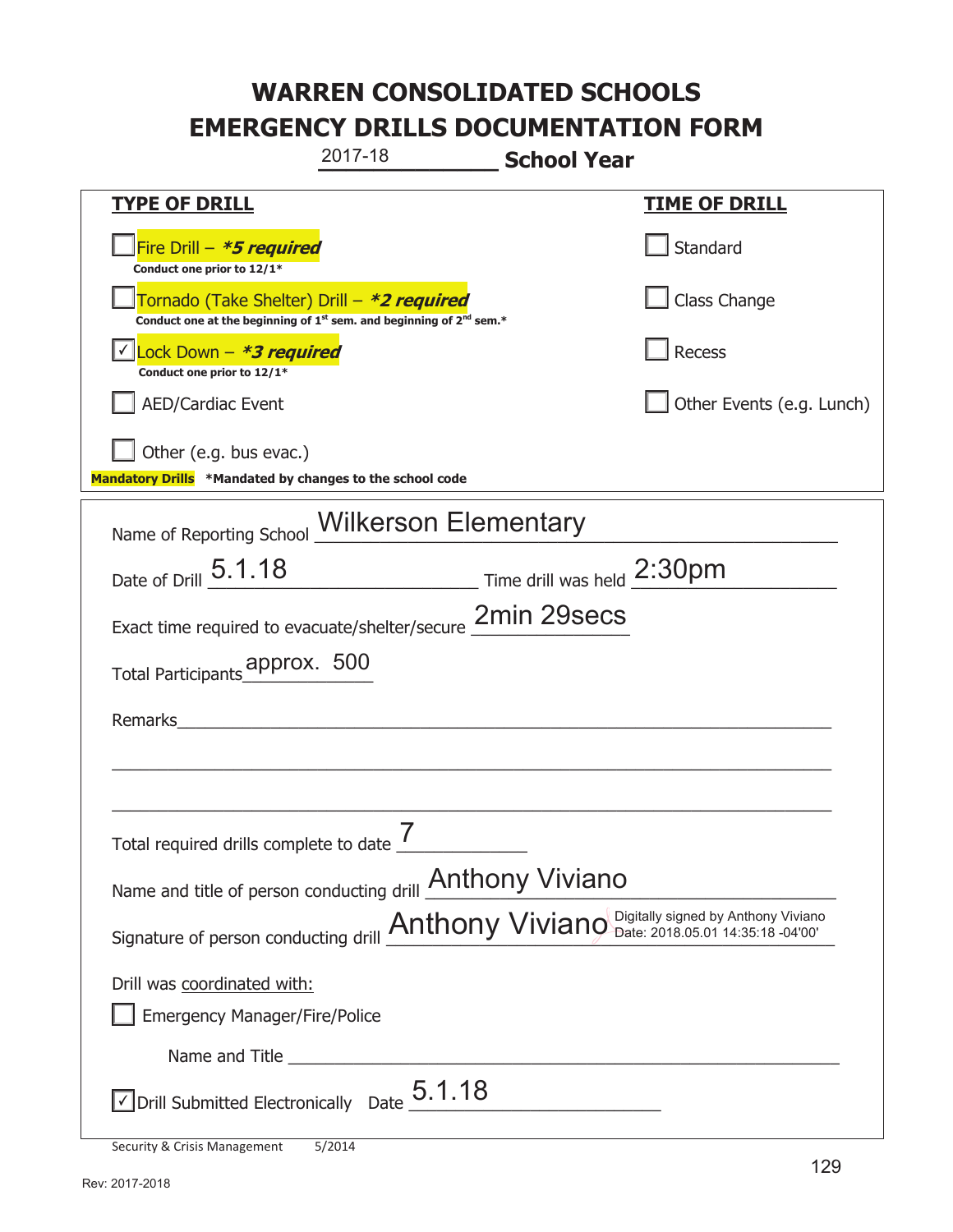**\_\_\_\_\_\_\_\_\_\_\_\_\_ School Year** 

| <b>TYPE OF DRILL</b>                                                                                                                      | <b>TIME OF DRILL</b>              |
|-------------------------------------------------------------------------------------------------------------------------------------------|-----------------------------------|
| Fire Drill $-$ <b>*5 required</b><br>Conduct one prior to 12/1*                                                                           | $\lfloor \angle \rfloor$ Standard |
| Tornado (Take Shelter) Drill – *2 required<br>Conduct one at the beginning of 1 <sup>st</sup> sem. and beginning of 2 <sup>nd</sup> sem.* | Class Change                      |
| Lock Down - *3 required<br>Conduct one prior to 12/1*                                                                                     | Recess                            |
| <b>AED/Cardiac Event</b>                                                                                                                  | Other Events (e.g. Lunch)         |
| Other (e.g. bus evac.)<br>Mandatory Drills *Mandated by changes to the school code                                                        |                                   |
| Name of Reporting School Wilkerson Elementary                                                                                             |                                   |
| Date of Drill 4.27.18<br>Time drill was held 2:45pm                                                                                       |                                   |
| Exact time required to evacuate/shelter/secure 3mins 45 secs.                                                                             |                                   |
| approx. 475 students and staff<br>Total Participants Total Participants                                                                   |                                   |
| Remarks<br><u> 1980 - Jan Barnett, fransk politiker (d. 1980)</u>                                                                         |                                   |
|                                                                                                                                           |                                   |
| Total required drills complete to date                                                                                                    |                                   |
| Name and title of person conducting drill <b>Anthony Viviano</b> , Principal                                                              |                                   |
| Signature of person conducting drill <b>Anthony Viviano</b> Digitally signed by Anthony Viviano                                           |                                   |
| Drill was coordinated with:                                                                                                               |                                   |
| <b>Emergency Manager/Fire/Police</b>                                                                                                      |                                   |
|                                                                                                                                           |                                   |
| $\vee$ Drill Submitted Electronically Date $\frac{4.27.18}{2}$                                                                            |                                   |

Security & Crisis Management 5/2014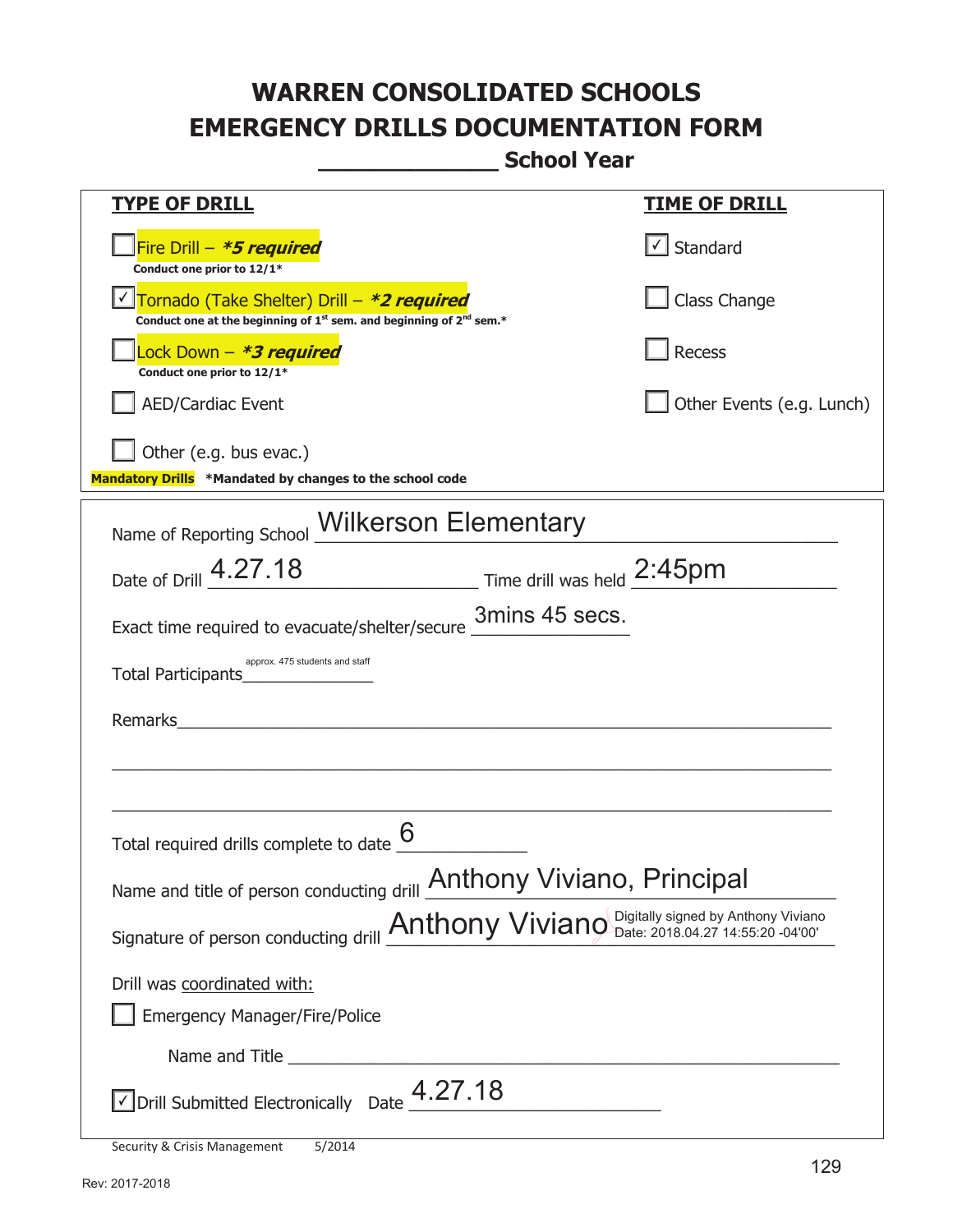**\_\_\_\_\_\_\_\_\_\_\_\_\_ School Year TYPE OF DRILL TIME OF DRILL**  侊Fire Drill – **\*5 required Conduct one prior to 12/1\* Standard** 侊Tornado (Take Shelter) Drill – **\*2 required Conduct one at the beginning of 1<sup>st</sup> sem. and beginning of 2<sup>nd</sup> sem.\*** Class Change 侊Lock Down – **\*3 required** ✔ **Conduct one prior to 12/1\* Recess** AED/Cardiac Event and the contract of the contract of the Contract of Contract of Contract of Contract of Contract of Contract of Contract of Contract of Contract of Contract of Contract of Contract of Contract of Contract Other (e.g. bus evac.) **Mandatory Drills \*Mandated by changes to the school code**  Name of Reporting School Wilkerson Elementary School Date of Drill  $4.23.18$  Time drill was held  $9.30$ am Exact time required to evacuate/shelter/secure 2 minutes 37 secs. Total Participants approx. 415 Remarks  $\_$  , and the set of the set of the set of the set of the set of the set of the set of the set of the set of the set of the set of the set of the set of the set of the set of the set of the set of the set of the set of th  $\_$  , and the set of the set of the set of the set of the set of the set of the set of the set of the set of the set of the set of the set of the set of the set of the set of the set of the set of the set of the set of th Total required drills complete to date \_\_\_\_\_\_\_\_\_\_\_\_\_\_ Name and title of person conducting drill **Anthony Viviano**, Principal Signature of person conducting drill  $\Delta$ nthony Viviano Digitally signed by Anthony Viviano Signature of person conducting drill Drill was coordinated with: ܆ Emergency Manager/Fire/Police Name and Title **Example 20**  $\sqrt{2}$  Drill Submitted Electronically Date  $4.23.18$ 2017-2018

Security & Crisis Management 5/2014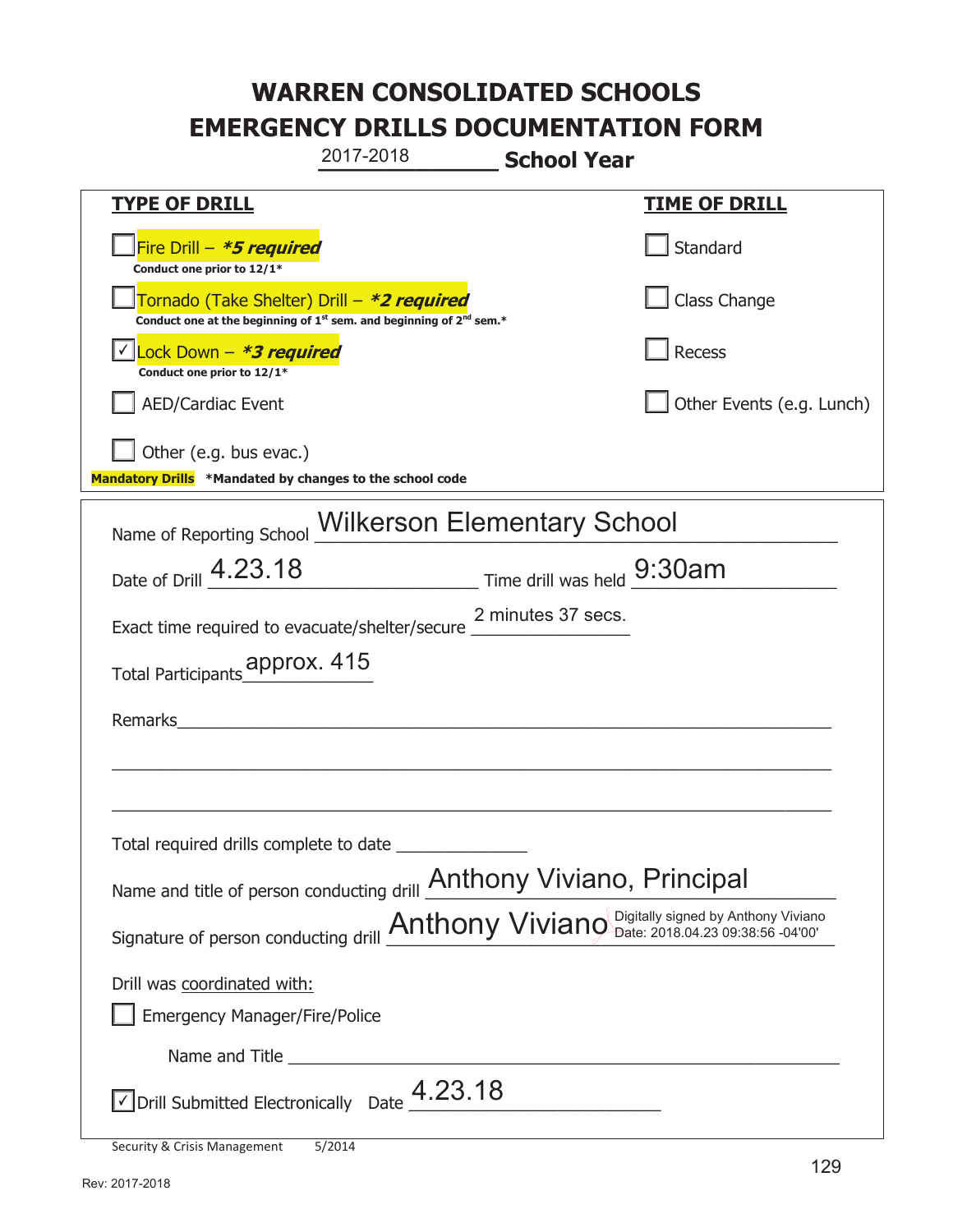| $17 - 18$                                                                                                                                 | <b>School Year</b>                                                                              |
|-------------------------------------------------------------------------------------------------------------------------------------------|-------------------------------------------------------------------------------------------------|
| <b>TYPE OF DRILL</b>                                                                                                                      | <b>TIME OF DRILL</b>                                                                            |
| Fire Drill - *5 required<br>Conduct one prior to 12/1*                                                                                    | √ Standard                                                                                      |
| Tornado (Take Shelter) Drill - *2 required<br>Conduct one at the beginning of 1 <sup>st</sup> sem. and beginning of 2 <sup>nd</sup> sem.* | Class Change                                                                                    |
| ock Down – <b>*3 required</b><br>Conduct one prior to 12/1*                                                                               | Recess                                                                                          |
| <b>AED/Cardiac Event</b>                                                                                                                  | Other Events (e.g. Lunch)                                                                       |
| Other (e.g. bus evac.)<br>Mandatory Drills *Mandated by changes to the school code                                                        |                                                                                                 |
| Name of Reporting School Wilkerson Elementary                                                                                             |                                                                                                 |
| Date of Drill 4.23.18                                                                                                                     | $\frac{1:30 \text{pm}}{2}$ Time drill was held $\frac{1:30 \text{pm}}{2}$                       |
| Exact time required to evacuate/shelter/secure ___________                                                                                | 2 minutes 17 seconds                                                                            |
| approx. 415 students and adults                                                                                                           |                                                                                                 |
| Remarks                                                                                                                                   |                                                                                                 |
|                                                                                                                                           |                                                                                                 |
| Total required drills complete to date                                                                                                    |                                                                                                 |
| Name and title of person conducting drill <b>Anthony Viviano</b> , Principal                                                              |                                                                                                 |
|                                                                                                                                           | Signature of person conducting drill <b>Anthony Viviano</b> Digitally signed by Anthony Viviano |
| Drill was coordinated with:                                                                                                               |                                                                                                 |
| <b>Emergency Manager/Fire/Police</b>                                                                                                      |                                                                                                 |
|                                                                                                                                           |                                                                                                 |
| Drill Submitted Electronically Date $\frac{4.23.18}{\sqrt{2}}$                                                                            |                                                                                                 |
| Security & Crisis Management<br>5/2014                                                                                                    |                                                                                                 |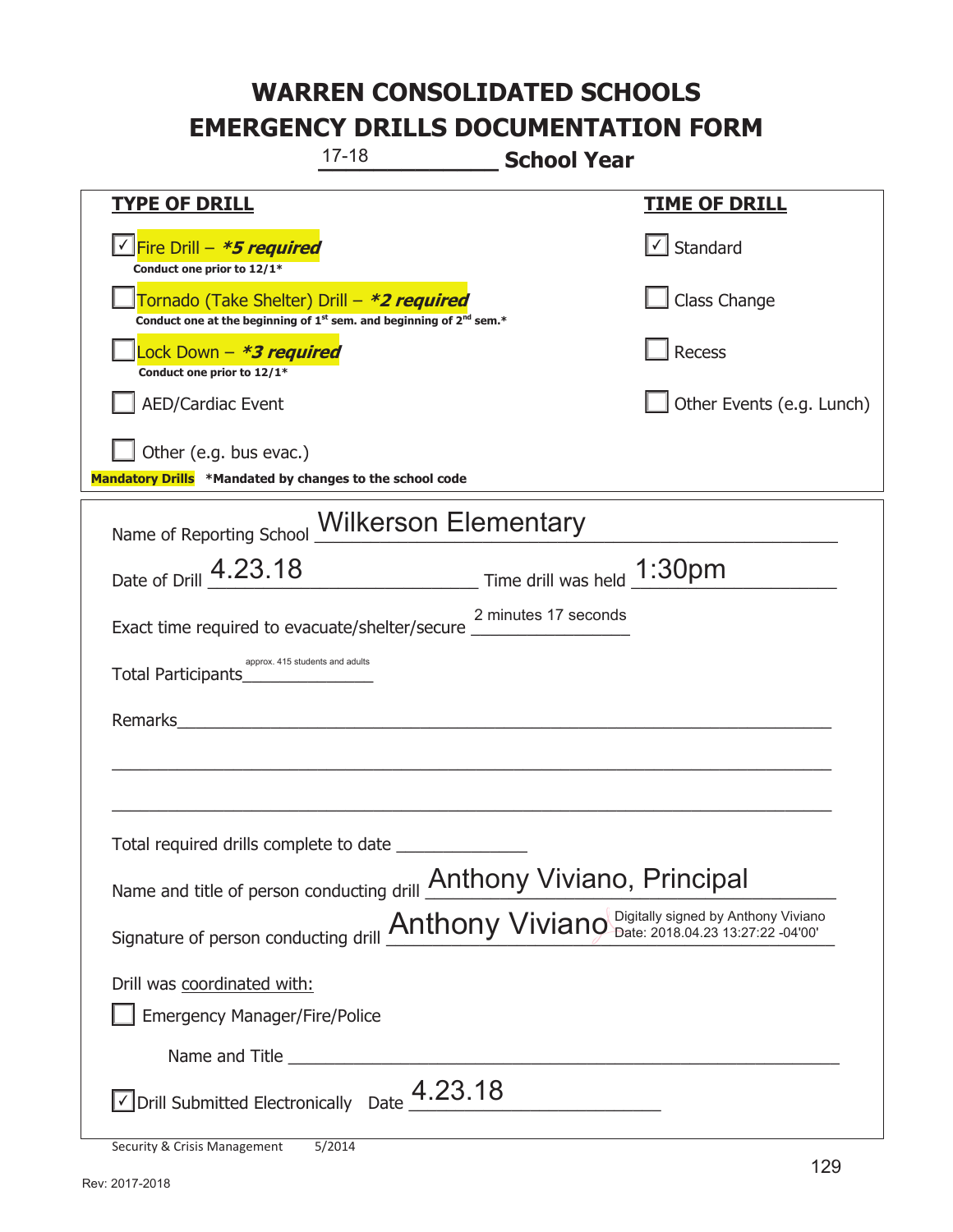|                                                                                                 | 2017-18                                                                                     | <b>School Year</b> |                           |
|-------------------------------------------------------------------------------------------------|---------------------------------------------------------------------------------------------|--------------------|---------------------------|
| <b>TYPE OF DRILL</b>                                                                            |                                                                                             |                    | <u>TIME OF DRILL</u>      |
| Fire Drill - *5 required<br>Conduct one prior to 12/1*                                          |                                                                                             |                    | Standard                  |
| Tornado (Take Shelter) Drill – *2 required                                                      | Conduct one at the beginning of 1 <sup>st</sup> sem. and beginning of 2 <sup>nd</sup> sem.* |                    | Class Change              |
| Lock Down – <b>*3 required</b><br>Conduct one prior to 12/1*                                    |                                                                                             |                    | Recess                    |
| <b>AED/Cardiac Event</b>                                                                        |                                                                                             |                    | Other Events (e.g. Lunch) |
| Other (e.g. bus evac.)<br>Mandatory Drills *Mandated by changes to the school code              |                                                                                             |                    |                           |
|                                                                                                 |                                                                                             |                    |                           |
| Name of Reporting School Wilkerson Elementary                                                   |                                                                                             |                    |                           |
| Date of Drill 4.16.18                                                                           | Time drill was held 10am                                                                    |                    |                           |
| Exact time required to evacuate/shelter/secure $\frac{4m}{15}$ 51s                              |                                                                                             |                    |                           |
| approx. 480 students and staff<br>Total Participants                                            |                                                                                             |                    |                           |
| Remarks                                                                                         |                                                                                             |                    |                           |
|                                                                                                 |                                                                                             |                    |                           |
|                                                                                                 |                                                                                             |                    |                           |
| Total required drills complete to date $\frac{4}{1}$                                            | 4                                                                                           |                    |                           |
| Name and title of person conducting drill <b>Anthony Viviano</b> , Principal                    |                                                                                             |                    |                           |
| Signature of person conducting drill <b>Anthony Viviano</b> Digitally signed by Anthony Viviano |                                                                                             |                    |                           |
| Drill was coordinated with:                                                                     |                                                                                             |                    |                           |
| <b>Emergency Manager/Fire/Police</b>                                                            |                                                                                             |                    |                           |
|                                                                                                 |                                                                                             |                    |                           |
| $\vee$ Drill Submitted Electronically Date $\stackrel{\textstyle 4.16.18}{\textstyle \cdots}$   |                                                                                             |                    |                           |
|                                                                                                 |                                                                                             |                    |                           |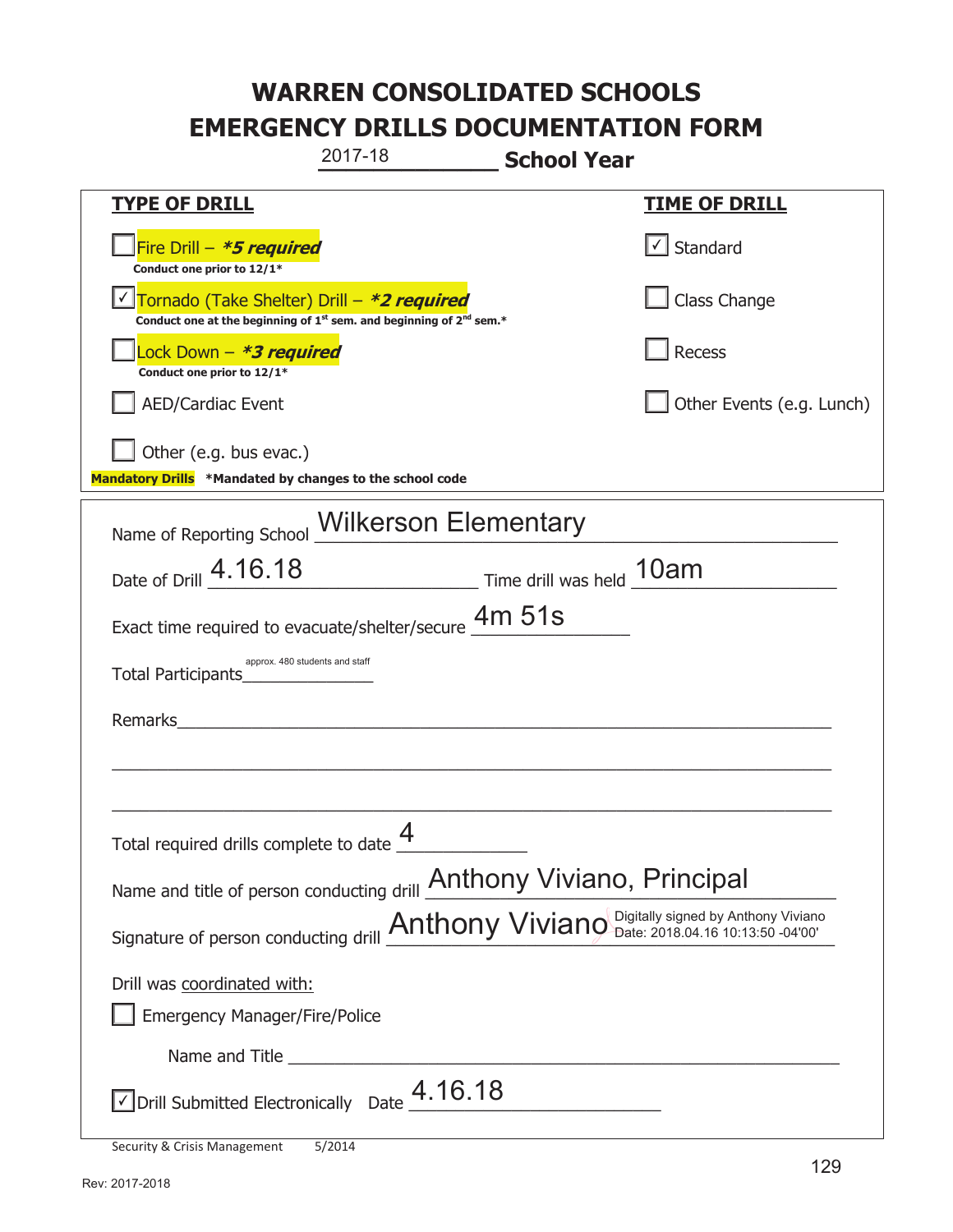|                                                                                    | 2017-18                                                                                     | <b>School Year</b>                                                                                    |
|------------------------------------------------------------------------------------|---------------------------------------------------------------------------------------------|-------------------------------------------------------------------------------------------------------|
| <b>TYPE OF DRILL</b>                                                               |                                                                                             | <u>TIME OF DRILL</u>                                                                                  |
| V Fire Drill - *5 required<br>Conduct one prior to 12/1*                           |                                                                                             | Standard                                                                                              |
| Tornado (Take Shelter) Drill – *2 required                                         | Conduct one at the beginning of 1 <sup>st</sup> sem. and beginning of 2 <sup>nd</sup> sem.* | Class Change                                                                                          |
| Lock Down - *3 required<br>Conduct one prior to 12/1*                              |                                                                                             | Recess                                                                                                |
| <b>AED/Cardiac Event</b>                                                           |                                                                                             | Other Events (e.g. Lunch)                                                                             |
| Other (e.g. bus evac.)<br>Mandatory Drills *Mandated by changes to the school code |                                                                                             |                                                                                                       |
| Name of Reporting School Wilkerson Elementary                                      |                                                                                             |                                                                                                       |
| Date of Drill 4.16.18                                                              |                                                                                             | Time drill was held 2:04pm                                                                            |
| Exact time required to evacuate/shelter/secure 1min. 48 sec                        |                                                                                             |                                                                                                       |
| approx 485 students and staff<br>Total Participants <b>Total</b>                   |                                                                                             |                                                                                                       |
| Remarks                                                                            | <u> 1989 - John Stein, Amerikaansk politiker (</u>                                          |                                                                                                       |
|                                                                                    |                                                                                             |                                                                                                       |
| Total required drills complete to date $\underline{\mathsf{5}}$                    |                                                                                             |                                                                                                       |
|                                                                                    |                                                                                             | Name and title of person conducting drill <b>Anthony Viviano</b> , Principal                          |
|                                                                                    |                                                                                             | Signature of person conducting drill <b>Anthony O. Viviano</b> Digitally signed by Anthony O. Viviano |
| Drill was coordinated with:                                                        |                                                                                             |                                                                                                       |
| <b>Emergency Manager/Fire/Police</b>                                               |                                                                                             |                                                                                                       |
|                                                                                    |                                                                                             |                                                                                                       |
| $\vee$ Drill Submitted Electronically Date $\_4.16.18$                             |                                                                                             |                                                                                                       |
| Security & Crisis Management                                                       | 5/2014                                                                                      |                                                                                                       |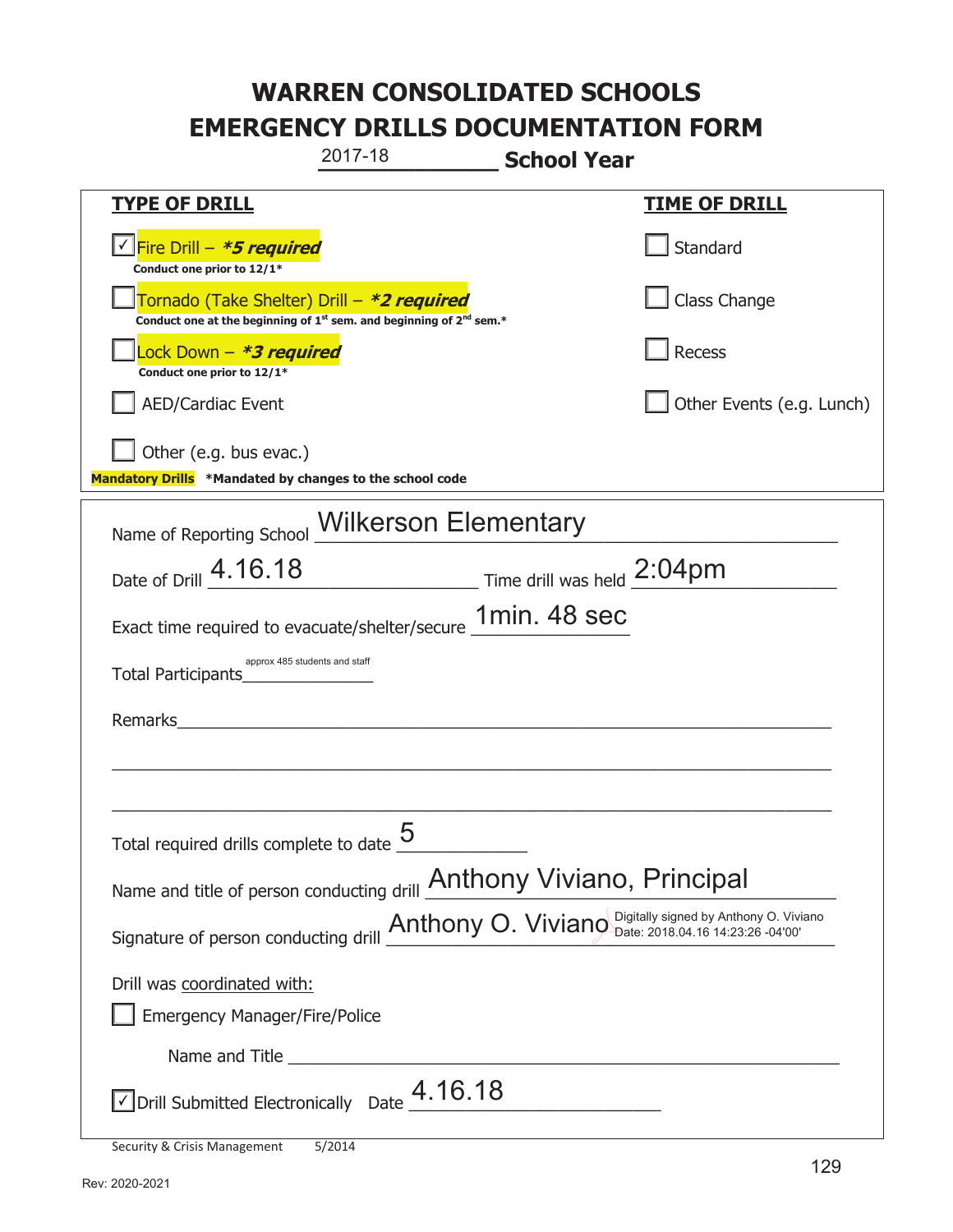|                                                                                                                                           | 2017-18                                                                                                               | <b>School Year</b> |                           |
|-------------------------------------------------------------------------------------------------------------------------------------------|-----------------------------------------------------------------------------------------------------------------------|--------------------|---------------------------|
| <b>TYPE OF DRILL</b>                                                                                                                      |                                                                                                                       |                    | <u>TIME OF DRILL</u>      |
| Fire Drill - *5 required<br>Conduct one prior to 12/1*                                                                                    |                                                                                                                       |                    | Standard                  |
| Tornado (Take Shelter) Drill - *2 required<br>Conduct one at the beginning of 1 <sup>st</sup> sem. and beginning of 2 <sup>nd</sup> sem.* |                                                                                                                       |                    | Class Change              |
| <u> √ Lock Down – <b>*<i>3 required</i></b></u><br>Conduct one prior to 12/1*                                                             |                                                                                                                       |                    | Recess                    |
| <b>AED/Cardiac Event</b>                                                                                                                  |                                                                                                                       |                    | Other Events (e.g. Lunch) |
| Other (e.g. bus evac.)<br>Mandatory Drills *Mandated by changes to the school code                                                        |                                                                                                                       |                    |                           |
| Name of Reporting School Wilkerson Elementary                                                                                             |                                                                                                                       |                    |                           |
| Date of Drill 9/26/17                                                                                                                     | Time drill was held <b>9am</b>                                                                                        |                    |                           |
| Exact time required to evacuate/shelter/secure 2m44s                                                                                      |                                                                                                                       |                    |                           |
| approx. 500 students and staff<br>Total Participants                                                                                      |                                                                                                                       |                    |                           |
| Remarks                                                                                                                                   | <u> 1980 - Jan Stern Stern Stern Stern Stern Stern Stern Stern Stern Stern Stern Stern Stern Stern Stern Stern St</u> |                    |                           |
|                                                                                                                                           |                                                                                                                       |                    |                           |
| Total required drills complete to date $\leq$                                                                                             |                                                                                                                       |                    |                           |
| Name and title of person conducting drill <b>Anthony Viviano</b>                                                                          |                                                                                                                       |                    |                           |
| Signature of person conducting drill <b>Anthony O. Viviano</b> Digitally signed by Anthony O. Viviano                                     |                                                                                                                       |                    |                           |
| Drill was coordinated with:                                                                                                               |                                                                                                                       |                    |                           |
| <b>Emergency Manager/Fire/Police</b>                                                                                                      |                                                                                                                       |                    |                           |
|                                                                                                                                           |                                                                                                                       |                    |                           |
| $\sqrt{\text{Drill}}$ Submitted Electronically Date $\frac{9}{27}{17}$                                                                    |                                                                                                                       |                    |                           |
|                                                                                                                                           | F/2011                                                                                                                |                    |                           |